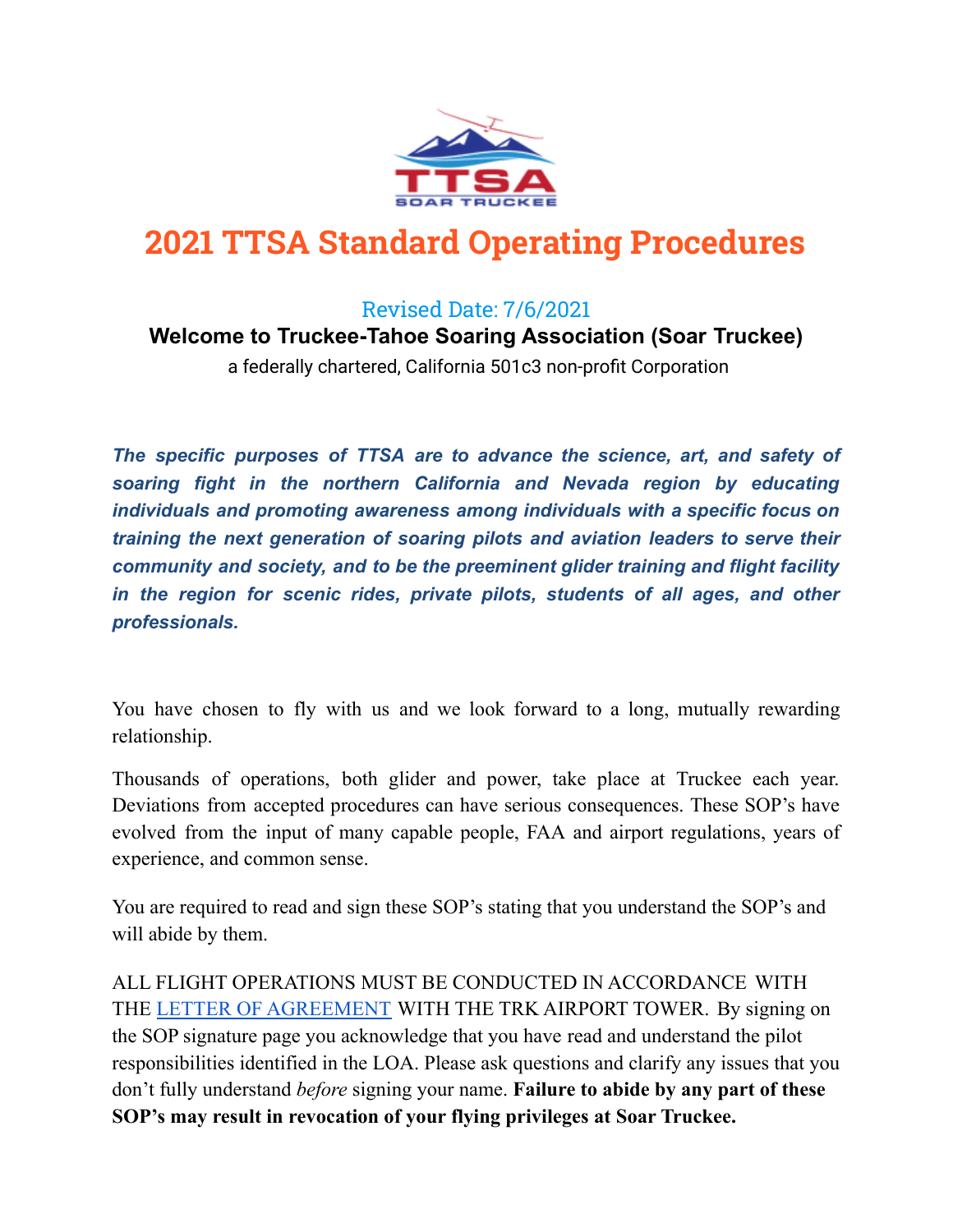# **2021 TTSA Standard Operating Procedures Page 2 A. KTRK AIRPORT OPERATIONS**

**Control tower:** The Class D Tower remains in effect for 2021. Controlled airspace is from the ground to 8,400 feet MSL, within a circular boundary 4.2 nautical miles from the Airport center and is operational in accordance with NOTAMS and other airport information published in the airport directory. **All aircraft must have an operable radio to fly within the Class D boundary**. We recommend you have an ADSB out transponder. We will not tow you without a radio.

Frequencies are:

Tower/CTAF (120.575) Ground (118.3) AWOS (118.0) Unicom/FBO services (122.95) Oakland Center (127.95).

THESE FREQUENCIES ARE SUBJECT TO CHANGE, PLEASE SEE THE AIRPORT DIRECTORY FOR CURRENT FREQUENCIES.

[Truckee Tahoe Airport](https://truckeetahoeairport.com/) is a very busy **towered** airport. If you are not used to flying in a towered environment, we'd like to help your experience be safe and fun. KTRK is a Class D (Delta) airspace, with regulations covered by FAR 91.129.

**TRANSPONDERS:** Soar Truckee (TTSA) and KTRK STRONGLY encourage all pilots to have and USE transponders, and to maintain radio contact with Reno Approach when flying in the Reno aero environment. The FAA has assigned transponder code 1202 for use by gliders, with an effective date of March 7, 2012.

**FLARM:** Soar Truckee and KTRK STRONGLY encourage all gliders operating out of Truckee (or flying in the area) to have a FLARM. There have been many examples in recent years of midair collisions that might have been avoidable had both pilots had operational FLARMs onboard.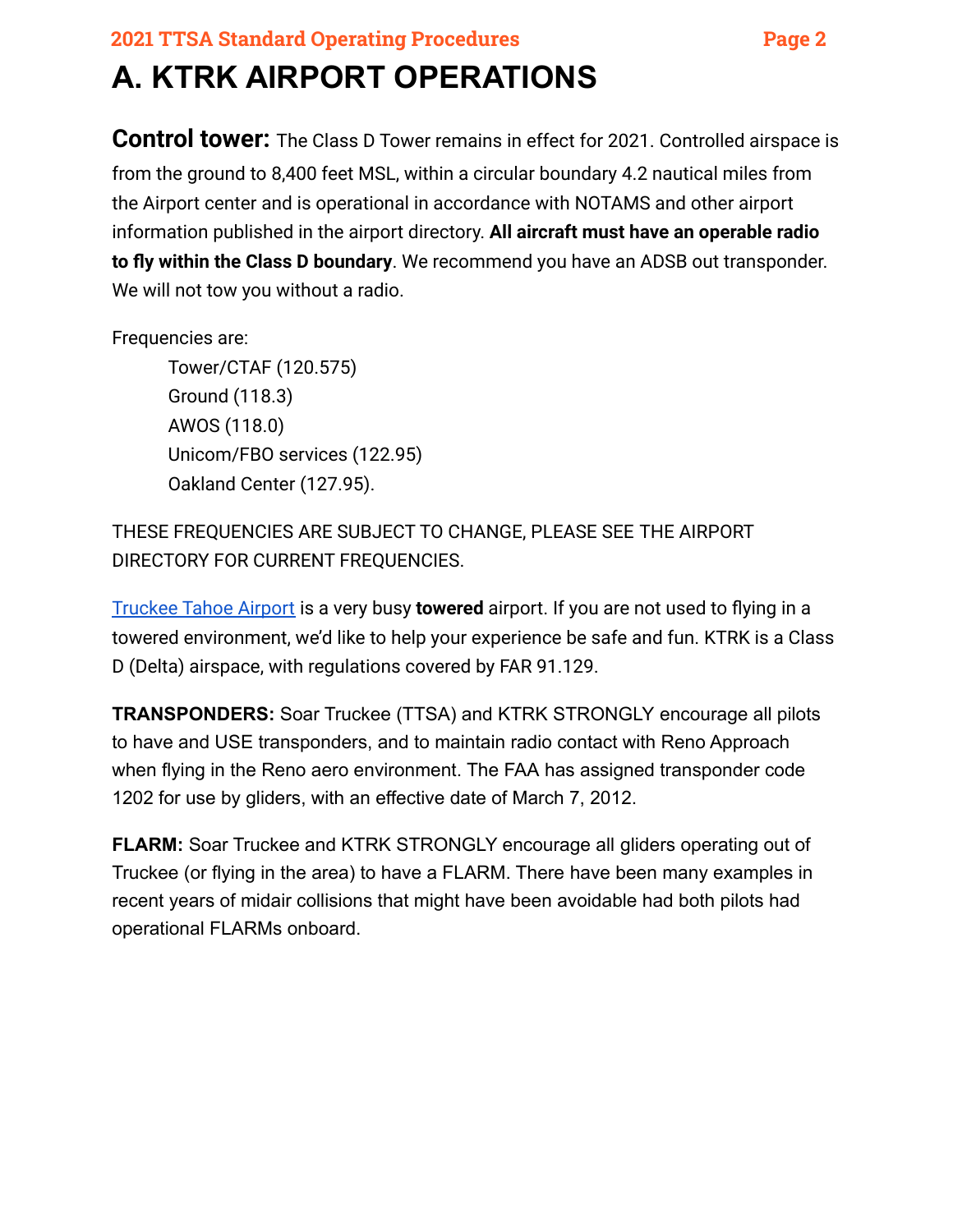# **B. FLIGHT OPERATIONS**

## **1. General**

**SAFETY MUST COME FIRST!** You are expected to understand and abide by our SOP's, all applicable FAR's, and airport regulations. Failure to do so may result in our refusal to tow or allow sailplane operation from our facility. *These SOPs are part of our lease*. We won't allow our lease with the Airport District to be jeopardized by irresponsible acts of commission or omission by any individual.

**a) Documentation**: Pilot information and insurance. Before flying at Soar Truckee, all pilots must present the following documentation:

- Pilot certificate
- Private/Club aircraft Liability Insurance
	- Proof of liability insurance must be submitted (annually) to Soar Truckee for tow-launch privileges.
- If necessary, additional documentation may be required for commercial operations per FAR's.

If you want, you can email this documentation ahead of your arrival for the season to generalmanager@soartruckee.org

**b) Initial Checkout**. If you are **new to soaring operations here or have not flown with us in the last 2 years**, you must obtain an area familiarization session from a Soar Truckee authorized flight instructor**.** The orientation will consist at a minimum of a ground orientation, and, at the discretion of the Soar Truckee instructor, an area check out flight. We highly recommend this. There is no charge for ground orientation. Should an area checkout be required, standard Soar Truckee charges apply for the instructor's time, aircraft rental (if applicable), and towing.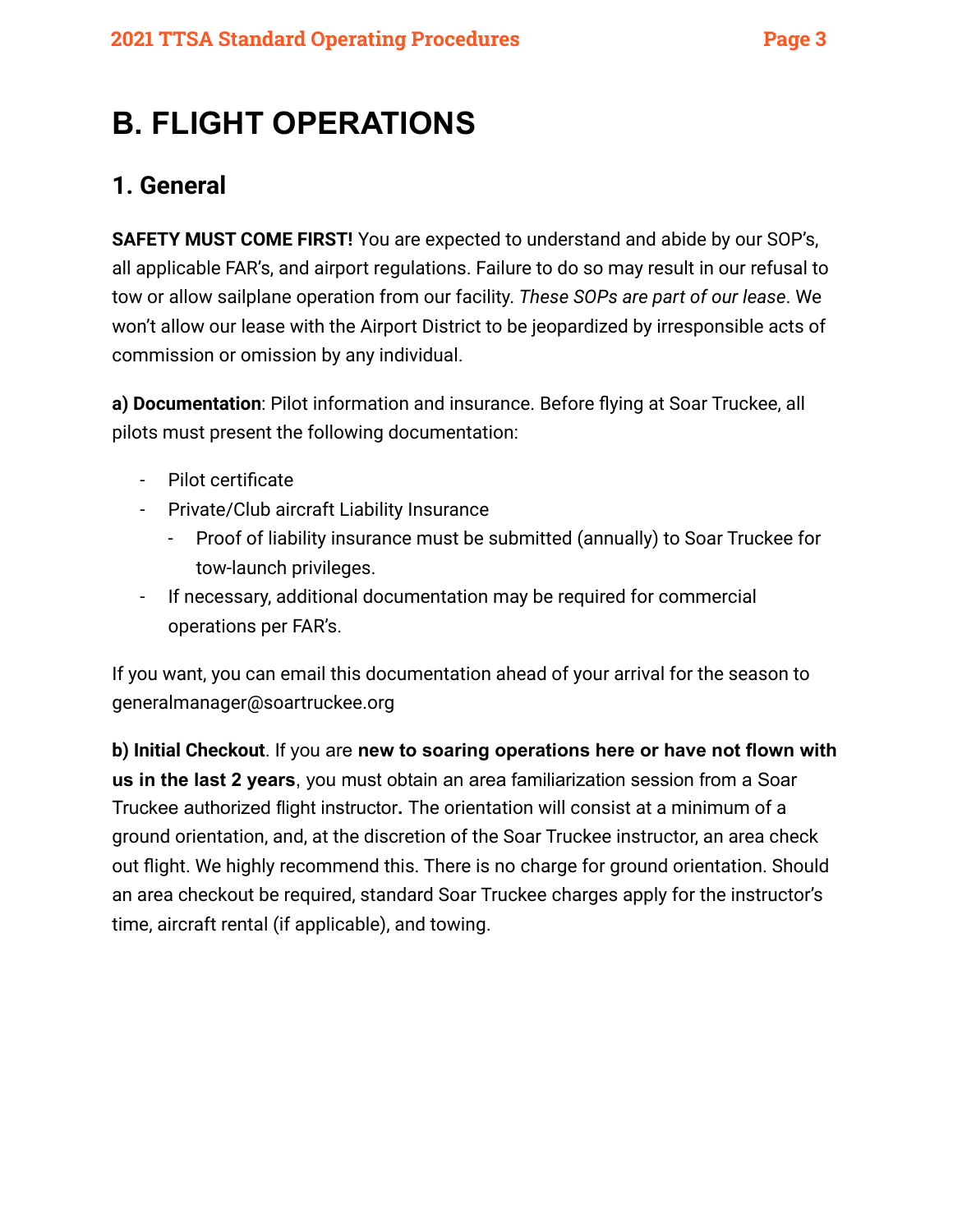#### **c) Pre-flights and staging.**

- Do a preflight and a positive control check BEFORE you move your glider to the staging area.
- NEVER leave your glider unattended in a movement area even if it is tied down. You may ONLY leave your glider unattended if it is tied down in a non-movement area. There are tiedown spots in the staging area at the threshold of Runway 20.
- When you move your glider across the double yellow lines, you are on an active runway, controlled by the tower.
- Clearance for the glider to enter the runway for hookup will be requested by the tow plane, but is always required.
- On the runway, **you must be in your glider**
- If we are short of line staff, assistance from you or one of your fellow pilots may be required to move the glider into position on the runway.
- Motorgliders moving the glider to stage on the west side of runway 20: you may be on foot to help move the glider but you must be accompanied by a TTSA flagged golf cart. You may only move across the runway with radio permission from the tower**.**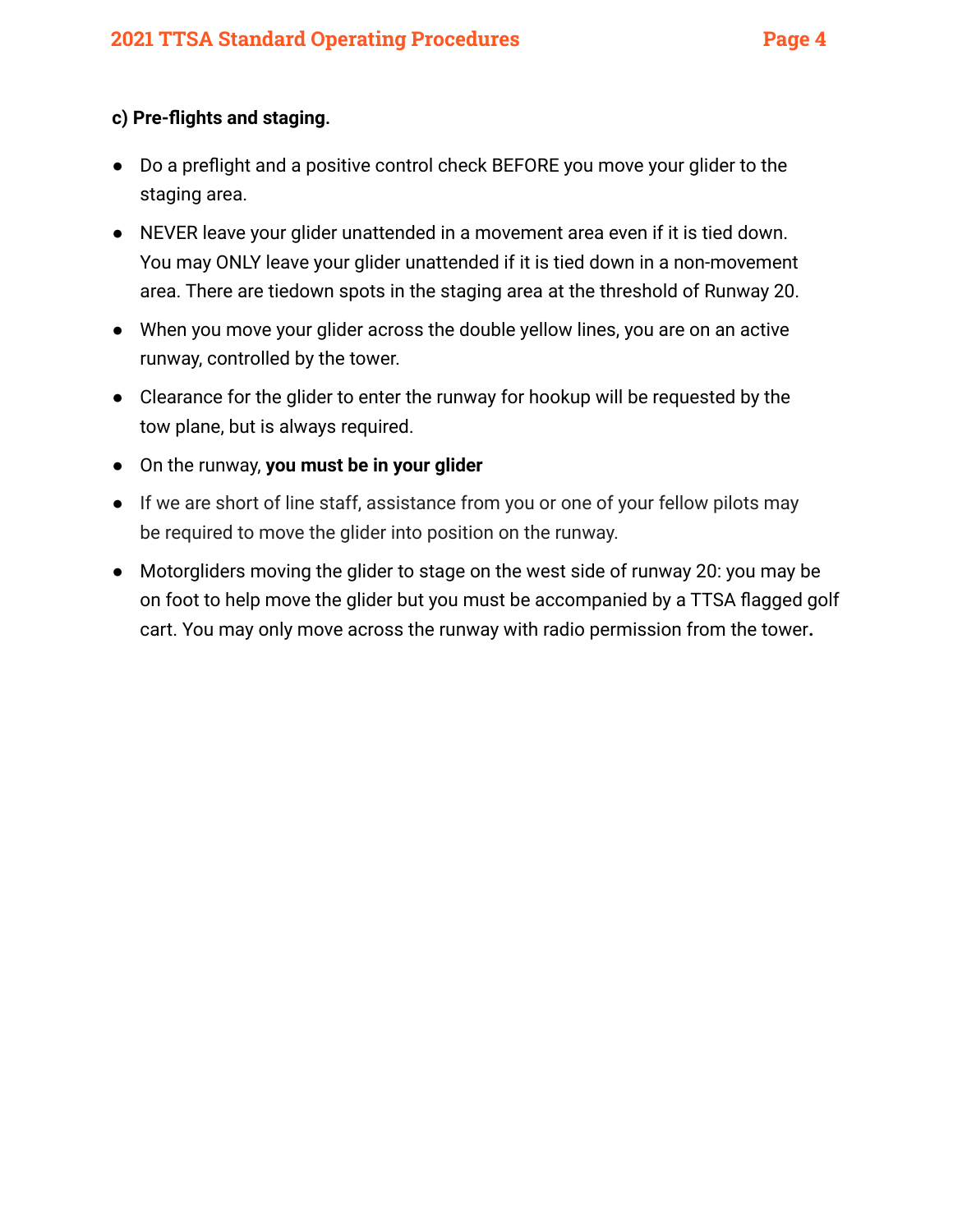### **2021 TTSA Standard Operating Procedures Page 5**

# **Departure Procedures: Keep your eyes open and maintain situational awareness during departure.**

- The minimum tow release altitude is **8,000 ft MSL** (and this will be the minimum charged for your flight). **Even with strong lift encountered you must stay on tow until 8,000**. Low releases interfere with Tower instructions and incoming aircraft. The only exception to the 8,000 MSL release altitude is when the aircraft is under the command of a TTSA instructor and after receiving approval by the Tower.
- **- Ballasted gliders and motor gliders must launch from the threshold of the runway. No exception.**
- Tandem glider operations launch from the threshold of the runway at the discretion of the owner/operator. See your club's specific requirements.
- Pre-flight, positive control check, and radio check in the tie-down area.
- **Do not use the Tower or Ground frequency for radio checks.** We suggest using 123.3)
- Only then should you move your sailplane into the lineup for takeoff. Make sure you have a completed, legible tow ticket with all the necessary information.
- Motor gliders should submit their beige takeoff ticket **to the office,** before departure. This is both for accounting purposes and ensures the office staff is aware of your flight. Tow tickets are available in the office or from line personnel.
- Pilots must remain with their sailplane once it has been placed into the takeoff lineup! Do not leave your glider unattended with the tail wheel dolly on the aircraft anywhere on the airport. Dust devils and/or wind can damage your glider and other gliders in the blink of an eye.
- **You must have a working radio to fly at KTRK**. This will be strictly enforced! **No Exceptions.** The tow plane pilot is the PIC in the flight of two. **If you cannot establish 2 way radio contact with the tow plane on the runway, you will be pulled from the runway.**
- When the tow plane has taken the slack out of the line, **call on the tower frequency 120.575 "Rope tight, glider\_\_\_\_\_\_\_\_ (identify your glider** *with your contest ID***) ready for takeoff**. Call "Stop takeoff" if not ready. The tow plane will be in radio contact with the Tower and will make all calls.
- Relay any instructions to the tow pilot via line personnel when you give them your tow ticket. This will keep radio traffic to a minimum. The tow pilot will make every effort to comply with your wishes subject to safety and traffic considerations.
- Upon tow release, turn right (after clearing your turn, of course), and immediately advise the tow plane **"{Green/White} Tow, glider \_\_\_\_\_\_\_\_ (identify your glider), off tow**.
- Be sure to identify your tow plane and your glider call sign, as there may be more than one tow in progress at any given time.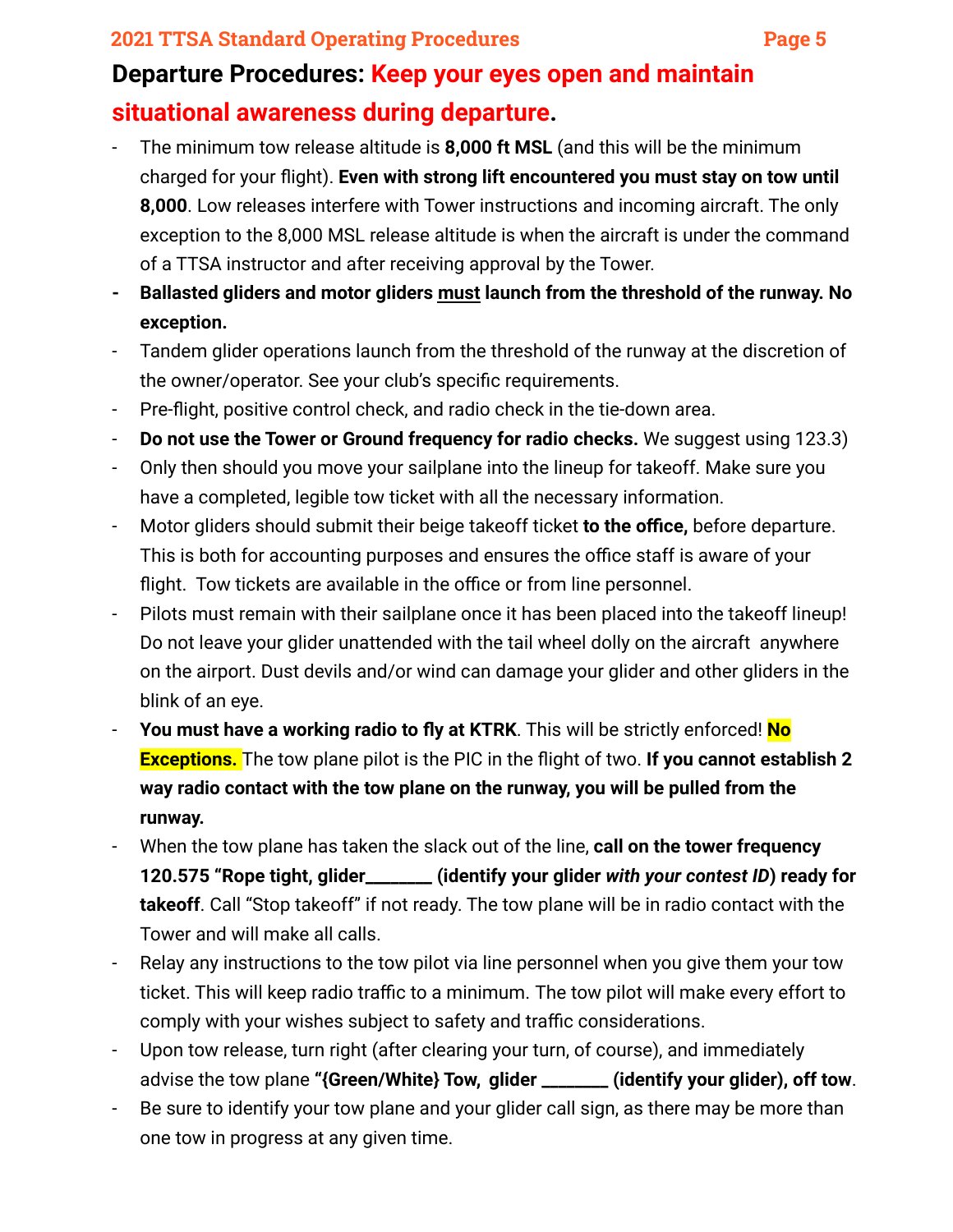## **Landing Procedures: Keep your eyes open and maintain situational awareness during arrival.**

For helpful information on returning to KTRK, see **TTSA's Safe + Friendly Operations Guide,** and the Tahoe Truckee Airport **"[Emergency Landing](https://truckeetahoeairport.com/aviation/emergency-landing-guide) Guide"**

- *● Before entering the controlled airspace (below 10,000 feet in 4.2 miles of the airport), you must contact the tower and state your intentions,*
- First, obtain the weather information on AWOS 118.0 and advise the tower:
- **● "Truckee Tower, Glider (tail number), x miles North, inbound for landing Runway 20 with weather (or "information xxxx") OR**

### **"Truckee Tower, Glider (tail number), x miles North and staying aloft."**

- Advise them of any special considerations
- If staying aloft within the controlled airspace, contact the tower when you are ready to land. Get the weather again before you make your call:
- **● "Truckee Tower, Glider (tail number), at (hotrocks, frog pond, etc.), inbound for landing Runway 20 with weather (or "information xxxx")"**

Expect to be routed to and report "Lone Pine" for pattern entry to a left downwind to Runway 20 (Lone Pine is the tree by itself east of Martis Dam Road and North of the arrival corridor to Runway 29). You will likely be cleared for landing upon turning downwind.

**IMPORTANT NOTE: Short landings on Runway 20 could be fatal.**

- **Often there is downwash at the cliff just off the runway.**
- **Often there are strong headwinds on final.**
- **Often there is turbulence.**
- **- Be scrupulous about keeping a good glide angle to your landing target. Often, your turn from downwind to base will be much shorter than at other airports.**
- **Do NOT put yourself at risk by attempting to land short or by forcing one of these turnoffs**. Runway 20 is 4,654 feet long and **every foot of it** is available for your safe landing. We are happy to retrieve you from any distance, if it means you are safe.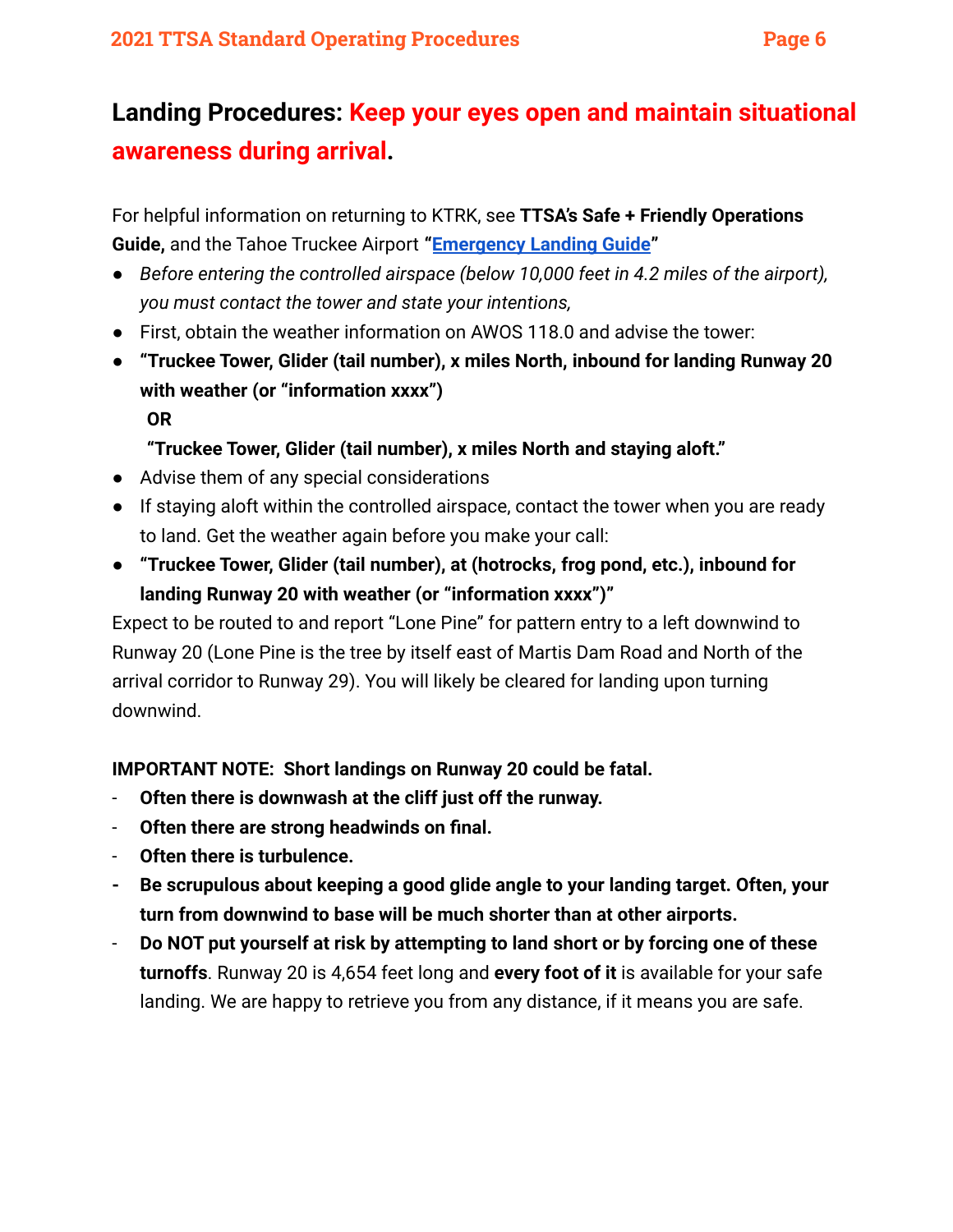#### **Upon Touchdown:**

- **DO NOT USE THE FIRST TURNOFF (towplane staging area) TO EXIT THE RUNWAY**
- Manage your energy so that you can get your glider off the runway at the second (angled turn-off) or third turnoff, "P", (Papa - right 90 degree taxiway off runway 20). *If safe*, manage your landing energy to roll past the hold-short line on the angled turnoff. If you stop before the hold short line, immediately exit the aircraft and pull the glider past the hold short line...*then* advise the Tower that you are clear of the runway. As soon as practical, pull your glider off the angled taxiway and onto the taxiway back to the launch area. There may be gliders landing behind you who need the *entire* angled turnoff.
- **UNLESS YOU ADVISE THE TOWER PRIOR TO LANDING, YOU ARE EXPECTED TO ROLL OUT SHORT OF RUNWAY 11/29. (See Emergency Procedures, #10)**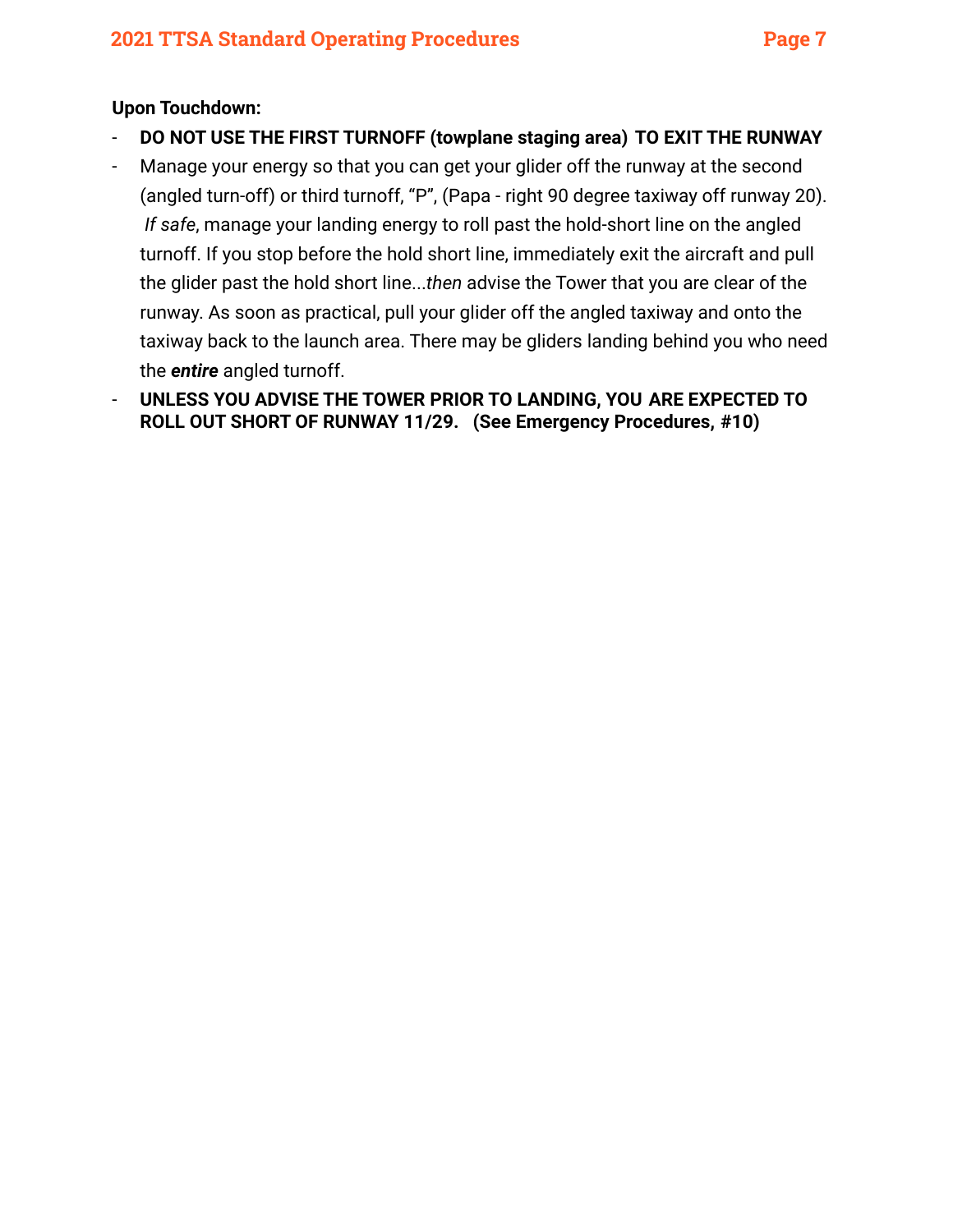### **Motorglider Takeoff:**

- A motor glider will always stage and conduct its checkout and engine run-up in the run-up area, not on the runway. For runway 20, this area is on the west side of the runway threshold. Prior to entering the taxiway or runway, the motorglider will ensure that its radio is functioning, and that the pilot can properly monitor transmissions from the control tower despite engine noise. The motorglider is responsible for radio communication with ground control and the tower while in the class D airspace

*Note: Truckee Tower is familiar with using contest IDs for gliders instead of N numbers AND PREFER TO USE THE CONTEST ID's displayed on your vertical stabilizer.*

- Prior to entering the runway or taxiway, the motorglider shall contact the Tower, saying position and intention:

"**Truckee Tower, motor glider (identify your motor glider) east side of Rwy 20, request permission to taxi to the run up area at the threshold of runway 20**".

- Only when given permission may the motor glider cross to the run up area.
- Once your motorglider has either taxied, or been towed onto the west side of runway 20, **you must remain with your glider. This is a direct request from Airport Operations.** If you must leave your glider, you can have a stand-in attend to the aircraft. Your stand-in must be able to move the glider.
- You must have radio permission from the Tower before crossing any runway on foot, in a golf cart, or in your glider.
- When the motor glider is ready for takeoff, the pilot shall then call the Tower on 120.575:

#### **"Motor glider (identify your motor glider) is ready for takeoff at runway \_\_\_\_.**

- The pilot must respond to the Tower's "cleared for takeoff" by repeating the clearance including the glider ID. If you are unable to comply with the clearance to take off, you should respond with "UNABLE" and state your intentions to remove the aircraft from the active runway as soon as possible.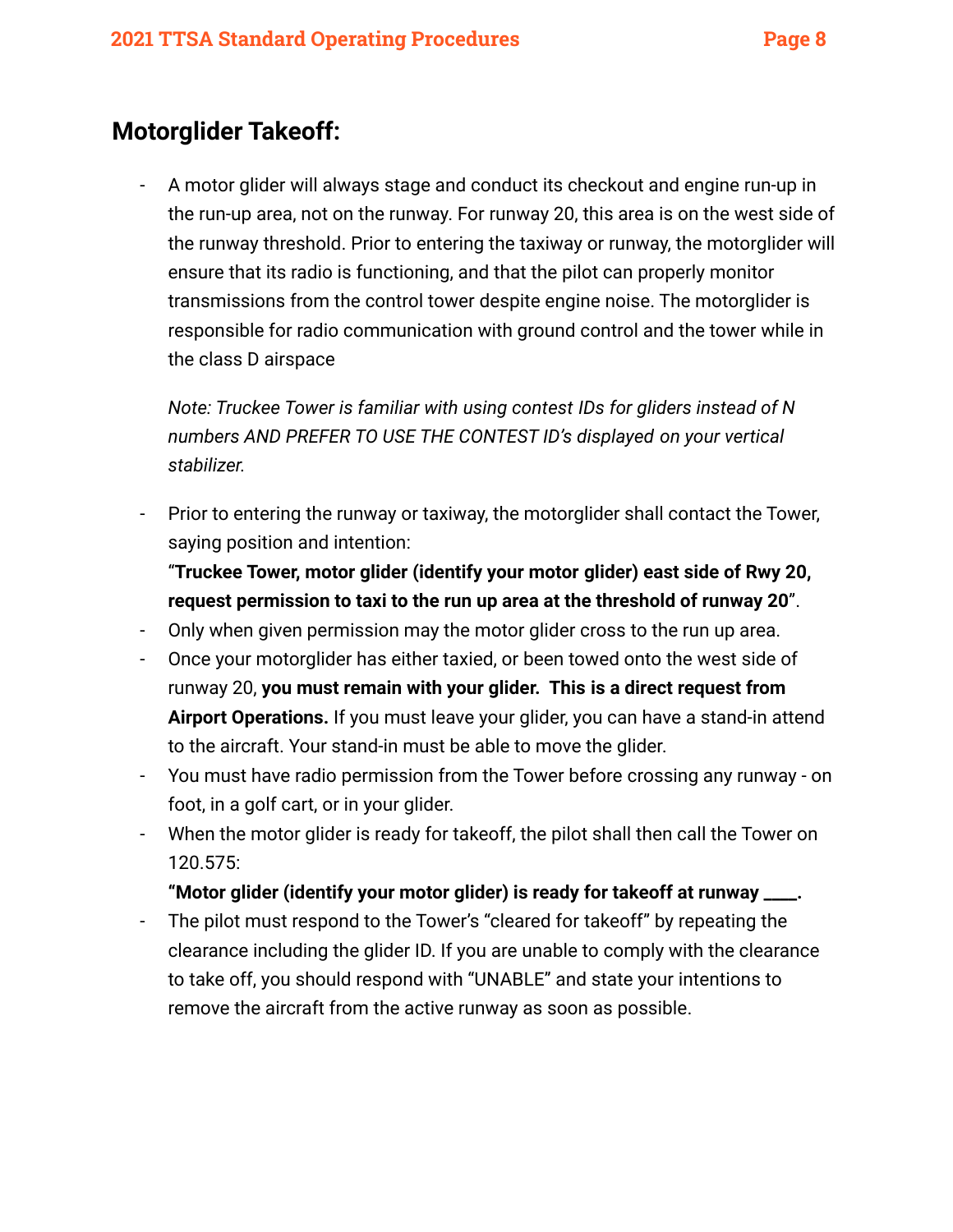### **Emergency Procedures:**

- 1. Inside the Truckee Class Delta airspace, use control Tower frequency (120.575) for emergencies.
- 2. Outside of the Delta airspace, use 121.5
- 3. ABORTED TAKEOFF on runway: Tow plane calls "**Emergency... tow plane (identify) aborting takeoff, runway\_\_\_\_\_\_\_\_\_.**" If sailplane does not immediately get off tow, tow plane will release the towrope and stay clear to the left of the overtaking sailplane.
- 4. AIRBORNE: Tow plane calls "**Emergency... tow plane (identify) releasing tow, Truckee**".
- 5. ROPE BREAK: Sailplane calls "**Truckee tower, glider (identify) rope break, must land immediately."**
	- a. See airport map diagram for emergency landing areas
- 6. TOW RELEASE FAILURE: Sailplane calls "**Tow release failed, tow plane release rope**".
	- a. The tow plane will position the sailplane in the airport pattern with extra altitude and will release the rope from the tow plane. The sailplane should land long to avoid catching the towrope on objects at the approach end of the runway. If neither can release, follow the next procedure below.
- 7. LANDING WITH TOW PLANE: Tow plane calls "**Emergency... tow plane (identify) is landing runway\_\_\_\_\_\_\_\_ at Truckee with glider in tow**". The approach to the runway will be made straight into the wind if possible. A long runway is preferable, and the landing will be made long. The tow plane will continue down the runway and track left to stay clear of the overtaking sailplane that will track right during the landing rollout.
- 8. MOTORGLIDER ABORT TAKEOFF: Motor glider calls "**Motor glider (identify)** aborting takeoff, runway\_\_\_\_\_\_\_\_\_."
- 9. HAZARDOUS SPILLS: A "hazardous spill" is defined as an unauthorized or unintended release of a chemical or substance that may be injurious to the environment. In our case, a potential spill could include AVGAS, battery acid, oil(s), solvents, resins or similar materials. In the event of a hazardous spill, contact the airport manager. Also call airport maintenance at 530-587-8992, as they may be able to help contain the spill.
- 10.LANDING LONG: You must hold short of Runway 29 and inform tower of intentions.
- 11. AVIATE, NAVIGATE, COMMUNICATE.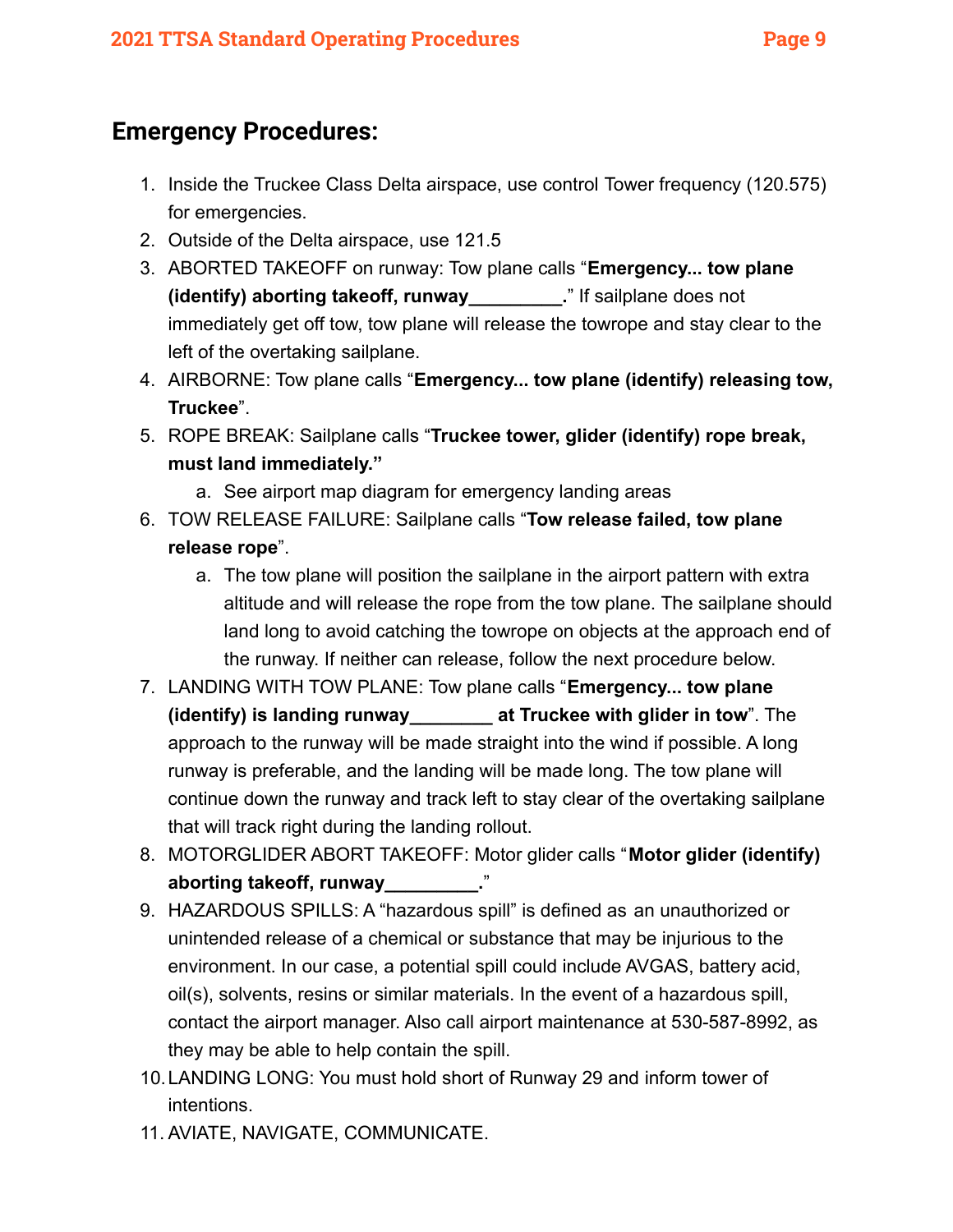### **Cross Country + Soaring Operations:**

For your safety the Soar Truckee staff may contact the proper authorities (FAA, Sheriff, Civil Air Patrol) for overdue aircraft not identified via a flight tracker or reporting its status by 5 pm. This may result in a formal search and rescue operation.

**Ground Retrieves**: Under normal circumstances, TTSA *will not* participate in ground retrieves. Please make arrangements with your crew or fellow pilots for ground retrieves. Please also make every effort to advise the office of your land-out status. You should also carry a cell phone with the number of someone who will be at the Soar Truckee. The tower keeps track of all gliders launching from Soar Truckee and prefers to be notified of any glider that will not be returning before sunset. We will notify them of any glider that lands out and will not be returning.

**Aero retrieves**: Soar Truckee encourages cross-country flight, and we will make every effort to provide an aero retrieve, consistent with safety and our operational requirements There can be no Soar Truckee aero retrieves from Topaz or Herlong due to hazardous conditions. We might be able to aero retrieve from Sweetwater, but this is not guaranteed. There are also fuel-endurance limits to our retrieves. Please check with Soar Truckee Staff about retrieval locations.

**Truckee Ground Retrieve Assistance**: Private pilots are required to designate a retrieve person responsible for retrievals after 5:00 pm. Name and cell phone# of designated retrieval crew must be given to the Office (on tow ticket) prior to take off. Failure to designate a retrieve person will result in TTSA being the default retrieve crew. Costs of the tow plane pilot and ground crew wait time will be charged to the pilot's account at overtime rates.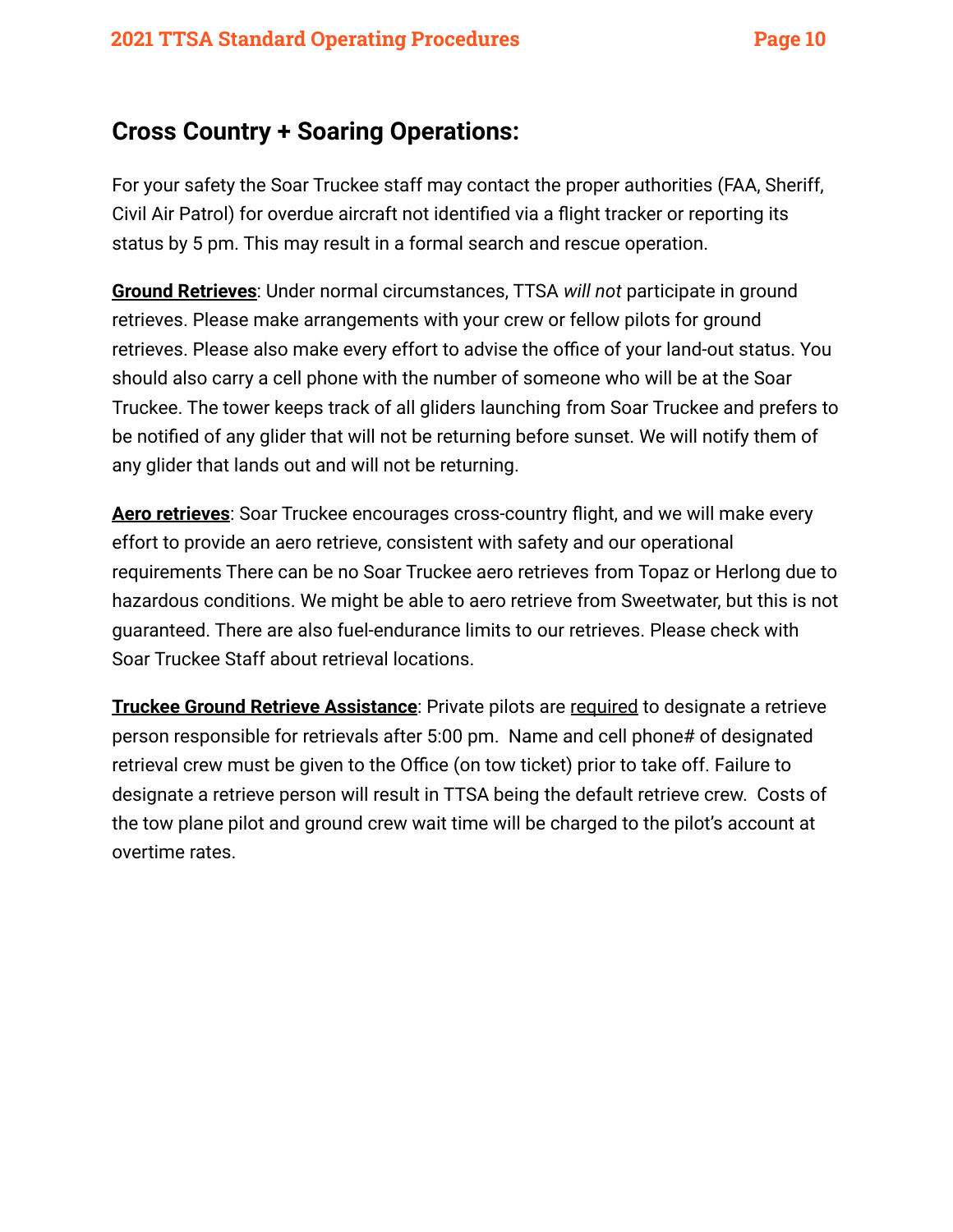# **C. Additional Information of Importance**

**ASSISTANCE IN GLIDER OPERATIONS:** Line assistance is critical to safety and a smoothly functioning launch and recovery operation. Soar Truckee line personnel have all taken the SSA Wing Runner Course. You are encouraged to have anyone helping you take this on-line course.

**INSTRUCTION:** Soar Truckee encourages club-based flight instruction. To ensure safety consistency at the site, all club CFIG's providing instruction must become an "Associate Soar Truckee Instructor." Associate Instructor status will be given at the discretion of the Soar Truckee General Manager. Associate Instructors may have the opportunity to perform compensated Soar Truckee flight instruction upon mutual agreement between the individual instructor and Soar Truckee. Non-Soar Truckee personnel without the General Manager's prior approval may not use Soar Truckee aircraft for instructional or commercial usage.

**CAMPING** - See Campsite specific guidelines here: 2021 [TTSA Facility & Campsite](https://drive.google.com/file/d/1lMnEre1knopqjjXc9TtQj6VROR8eqG2r/view?usp=sharing) **[Guidelines](https://drive.google.com/file/d/1lMnEre1knopqjjXc9TtQj6VROR8eqG2r/view?usp=sharing)** 

**FLIGHT AREAS** - Your family and friends are welcome in the tie-down area. Please make sure they understand aircraft movements. Only trained personnel should be allowed near or in the flight

line.[https://docs.google.com/document/d/1ndxnHCv-1W6wlxAmk\\_8UkQ-cd6miQ9DY27](https://docs.google.com/document/d/1ndxnHCv-1W6wlxAmk_8UkQ-cd6miQ9DY27XHSgzDwkQ/edit) [XHSgzDwkQ/edit](https://docs.google.com/document/d/1ndxnHCv-1W6wlxAmk_8UkQ-cd6miQ9DY27XHSgzDwkQ/edit)

**OXYGEN** - Only Soar Truckee staff are allowed to fill O2 bottles. We will bring the oxygen cart to your glider.

**BILLS** - Please pay your bill in the office at the end of each day.

**SPARE KEYS** - We have a board in the office where you can leave a spare set of keys to your trailer, camper, or car. Please check with office personnel before storing.

**TOOLS** - Some hand tools may be borrowed, but please ask first! Other than that, equipment in the tool shed is off-limits.

**GLIDER TRAILER PARKING** - Please check with the office before parking your glider trailer. Trailers must be parked as close together as is reasonably possible to assure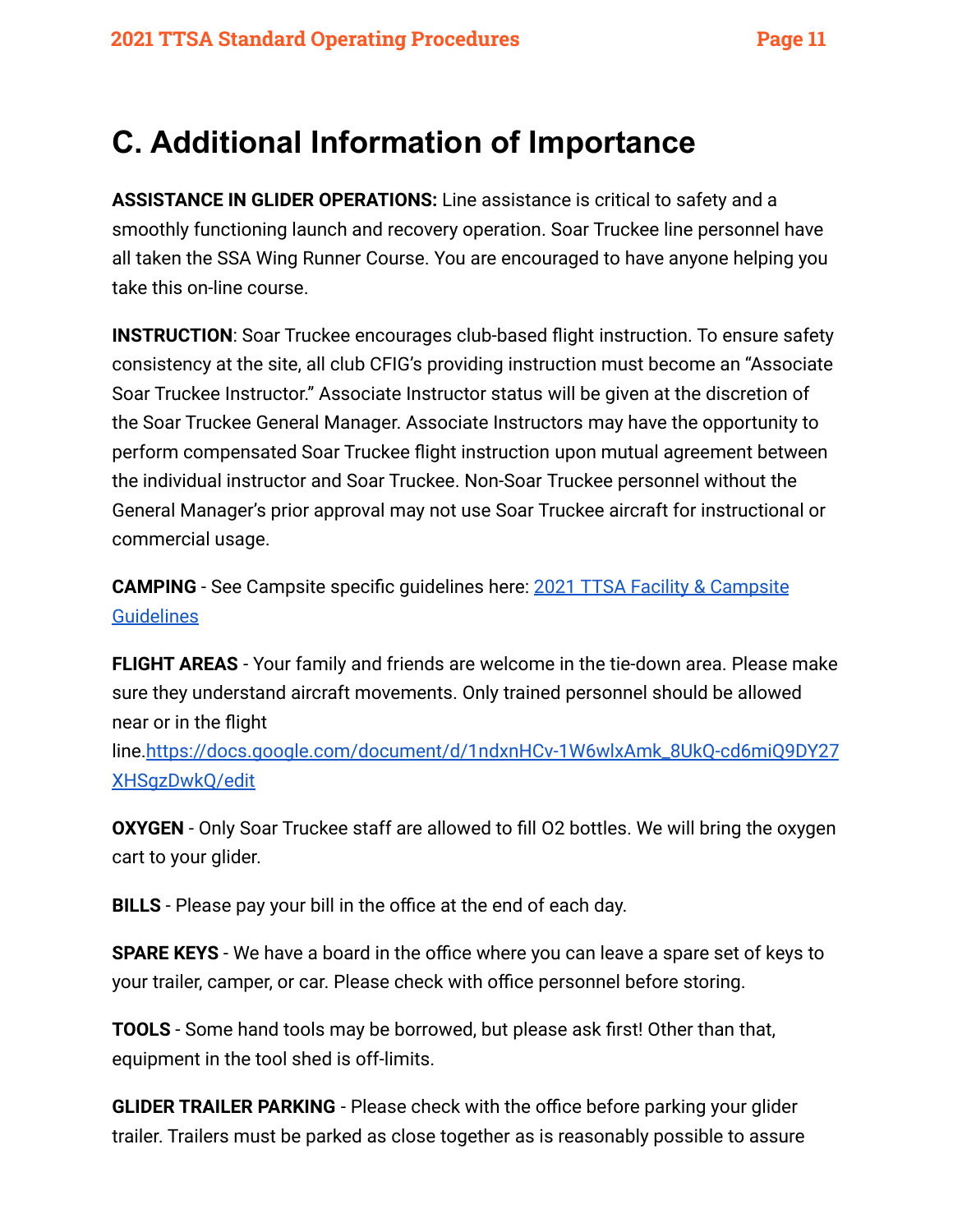#### **2021 TTSA Standard Operating Procedures Page 12**

room for everyone. All glider trailers must be identified with pilot name and/or glider number.

**OFFICE** - Only customers who are registering or paying their bills should be in the office. Office computer and telephone are for the exclusive use of Soar Truckee staff. Pilots are asked to limit their time in the office due to its close quarters. The office may be periodically "off-limits" to pilots as office staff performs their duties and/or due to guest congestion.

**INTERNET ACCESS** - We are currently attempting to restore Airport WiFi. The office internet service is NOT available to customers.

**GOLF CARTS - Golf carts are to be used primarily for moving gliders to/from the launch/landing areas.** *New this year:* Golf carts can only be driven by TTSA line personnel or authorized adults. Carts are not to be taken into the campground except by staff. Please don't tie up a cart longer than necessary.

ANY non-operational requests to operate a Golf Cart in a movement area will be denied by the tower. Golf carts may not operate on taxiways or runways without authorization from the tower! All golf carts must have a flag on display and a working radio onboard. OPERATION OF A GOLF CART IN A MOVEMENT AREA WITHOUT EXPLICIT DIRECTION FROM THE TOWER MAY RESULT IN THE REVOCATION OF ALL PRIVILEGES AT TTSA. Golf carts shall never be used to access the south airport complex as methods of simple transportation.

#### **SKYDIVING**

Skydiving at KTRK places additional "see and avoid" procedures on all traffic at TRK. For specifics of the Skydiving operation see the **TTSA Safe + Friendly Operations Guide**. Implications for glider pilots:

Our glider operations are collocated with a very busy jump operation. The drop zone for the parachutes is frequently between our downwind leg and runway 20. This requires strong situational awareness and pilots should use their own discretion when flying their pattern to avoid jumper traffic.

**-------------------------------------------------------------------------------------------------**

**Aircraft Operating Procedures are put into place for collective safety. Your cooperation will ensure a safer flying environment for you, your family, and friends. We're glad you've chosen to fly at Truckee.**